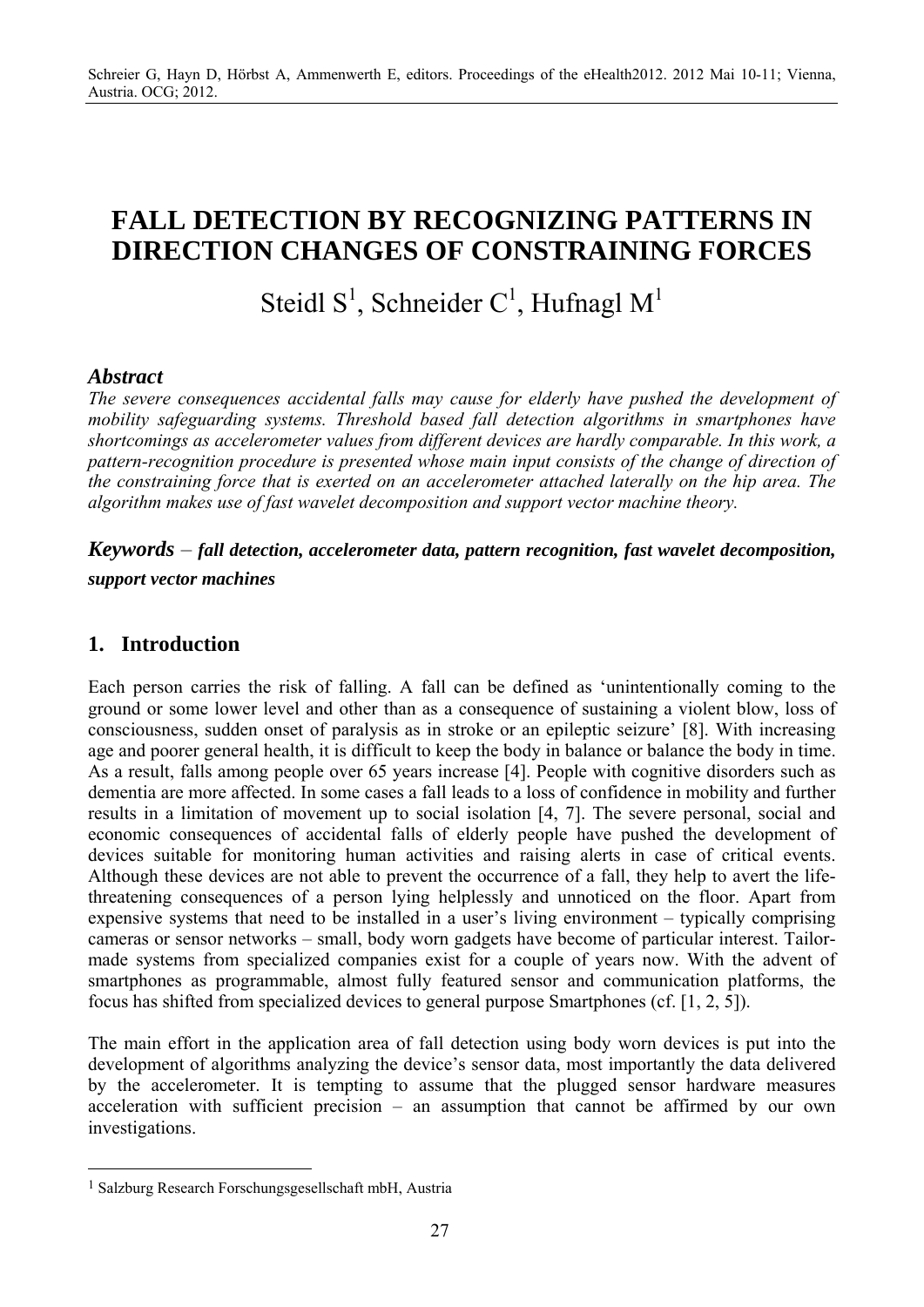Schreier G, Hayn D, Hörbst A, Ammenwerth E, editors. Proceedings of the eHealth2012. 2012 Mai 10-11; Vienna, Austria. OCG; 2012.

The simplest approach to fall detection is based on thresholds, i.e. the acceleration data are scanned for certain signal features that are typically present when an object falls onto the floor. Typically a fall event compromises two phases: a *free fall phase*, characterized by acceleration values that decrease below a certain threshold, followed by a *sharp acceleration peak* caused by the constraining force that the floor exerts on the body (and thus on the accelerometer attached to it) when it hits the floor. Due to the elasticity of the compound system of human body and device, there is a short phase where some kind of dither in the signal can be observed before the body comes to rest and remains motionless for a certain period of time. Additionally, in order to make use of the directional nature of acceleration, the direction of gravity relative to the device's reference frame during this last phase should be almost perpendicular to that at the onset of the initial free fall phase. A fall signal as recorded by one of our devices is shown in *Figure 1*.



**Figure 1: Absolute value of acceleration and direction change of constraining forces during a fall. A reference direction is initially defined by earth's gravity in the device's reference system. The direction of the constraining forces' sum vector relative to it is expressed via the cosine of the enclosed angle.** 

We found at least one application implementing this kind of feature scan and the authors report good results [5]. In order to test the applicability of the algorithms on smartphones, we developed a prototype for the Android platform with the same functionality. We tested the prototype on different devices (Samsung Galaxy S, LG Optimus, Motorola Droid). To our surprise, the sensors of different manufacturers record values in significantly different ranges for identical test scenarios, thus making it impossible to establish reliable, device-independent thresholds for minimum and maximum accelerations of a fall. The only thing that is comparable across the different devices is the morphology of the recorded signal. It seems that smartphone sensors are calibrated to measure earth gravity when held at rest, but scale differently when moved around.

In order to avoid setting individual thresholds for every single smartphone model, as required by the above algorithm, a different – and to our best knowledge novel – approach for a fall detection algorithm that depends only on relative values of the acceleration signal has been developed.

### **2. Data acquisition**

Before describing our procedure in detail, we want to point to the challenge of obtaining fall data for testing the fall detection system: several volunteers carrying the recording devices in the rear, respectively side pockets of their trousers tried to mimic accidental falls in the forward, backward, left and right direction with a subsequent motionless phase of lying on the floor. Judging by eye, none of the falls resembled a "real" fall, which is not surprising since a fall is actually too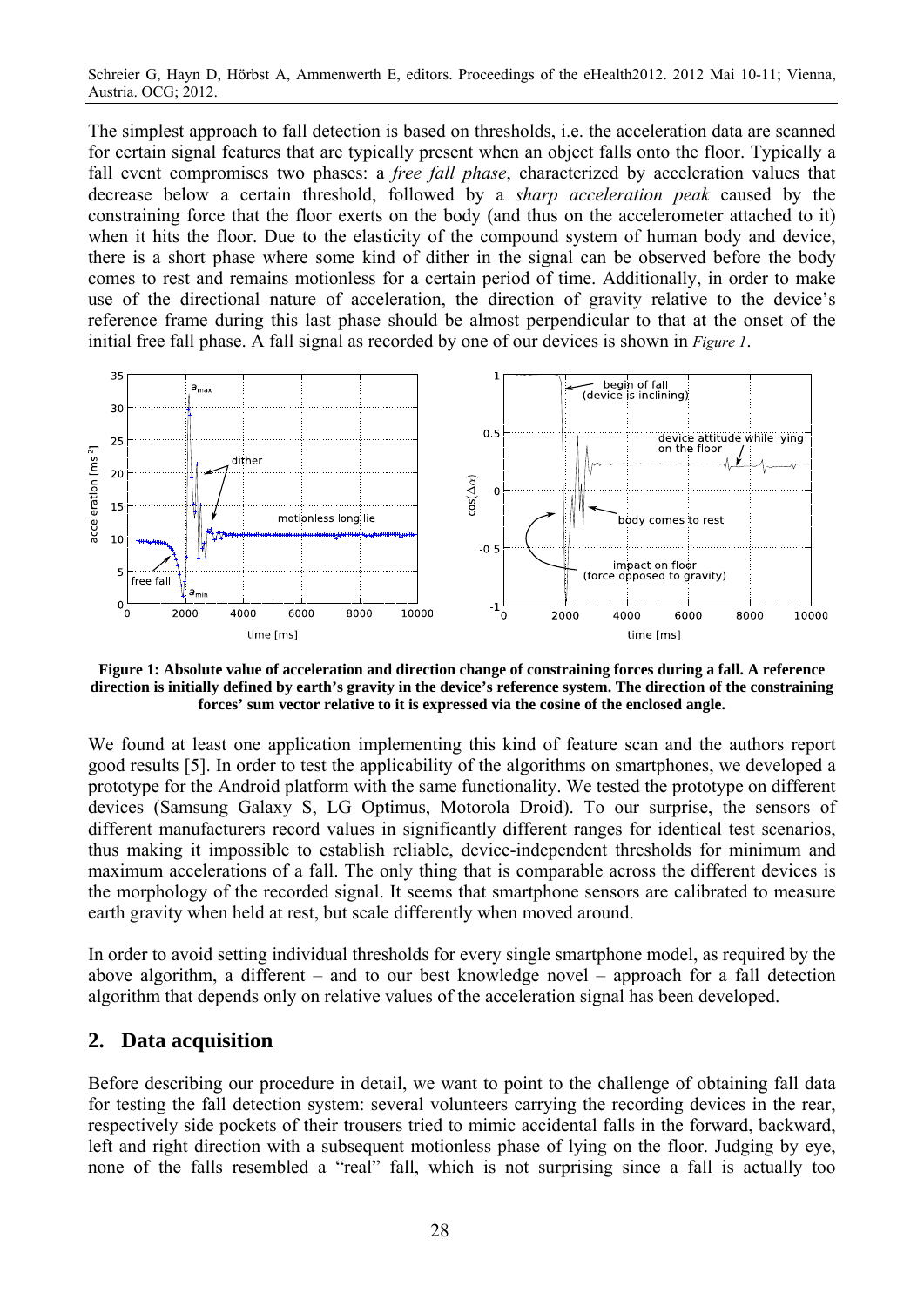Schreier G, Hayn D, Hörbst A, Ammenwerth E, editors. Proceedings of the eHealth2012. 2012 Mai 10-11; Vienna, Austria. OCG; 2012.

dangerous a movement to be carried out voluntarily in a realistic manner. In order to extend the dataset with more adequate fall data, a Judo dummy has been employed to perform falls with high impact. The smartphone was attached laterally on the dummy's hip area using a belt along with a customary, elastic smartphone protection case since no trousers would fit the puppet. In order to make it possible to distinguish between falls and non-falls, the volunteers had to carry out activities of daily living, too, some of which resemble falls (like sitting down on a chair) while others don't (walking, running, jumping).

The applicability of our algorithm in real life scenarios is based on the assumption, that deliberate falls share essential characteristics with accidental falls. The experimental setup in any case aims to accommodate the circumstances of an application in real life.

#### **2. 1. Data sampling on Android devices**

Accelerometer data has been collected at time frames of 10 seconds for each of the tested activities. The sampling rate of the recording devices is approximately 16 Hz, thus leading to a sample size of around 160 samples per record. From Nyquist's theorem it follows that the highest spectral component in the sampled activities can be 8 Hz. From our data we conclude, that a typical fall is limited in bandwidth by 5 Hz, the sampling rate of the device is thus sufficiently high. It should be noted though, that the sampling rate of smartphones is not constant. Depending on the configuration of software and hardware – especially when more sensors than just the accelerometer are switched on – standard deviations of  $\sigma = 0.5$  Hz up to  $\sigma = 1$  Hz have been registered. We have, therefore, resampled a cubic spline interpolation of the recorded data. Since only a portion of the sampled time frame is used for further calculations, and the fast wavelet transform requires sample sizes that are powers of 2, an up-sampling with a sample rate of at least 25.6 Hz is performed.



**Figure 2: Distribution of falls and non-falls for 2 different devices** 

#### **2. 2. Distribution of sampled data**

In order to get insights in the distribution of the recorded data samples, samples from two different devices (Samsung Galaxy S, LG Optimus P990) are mapped to points in 3-dimensional space using the scalar maximum acceleration *amax* as x-coordinate, the acceleration minimum *amin* that occurs *before* the maximum as y-coordinate, and the change of the device attitude between start and end of the sampling *Δα* (respectively the cosine of this angle) as z-coordinate. The result is depicted in *Figure 2*, showing that there is a clear device-dependent clustering of fall data due to different scales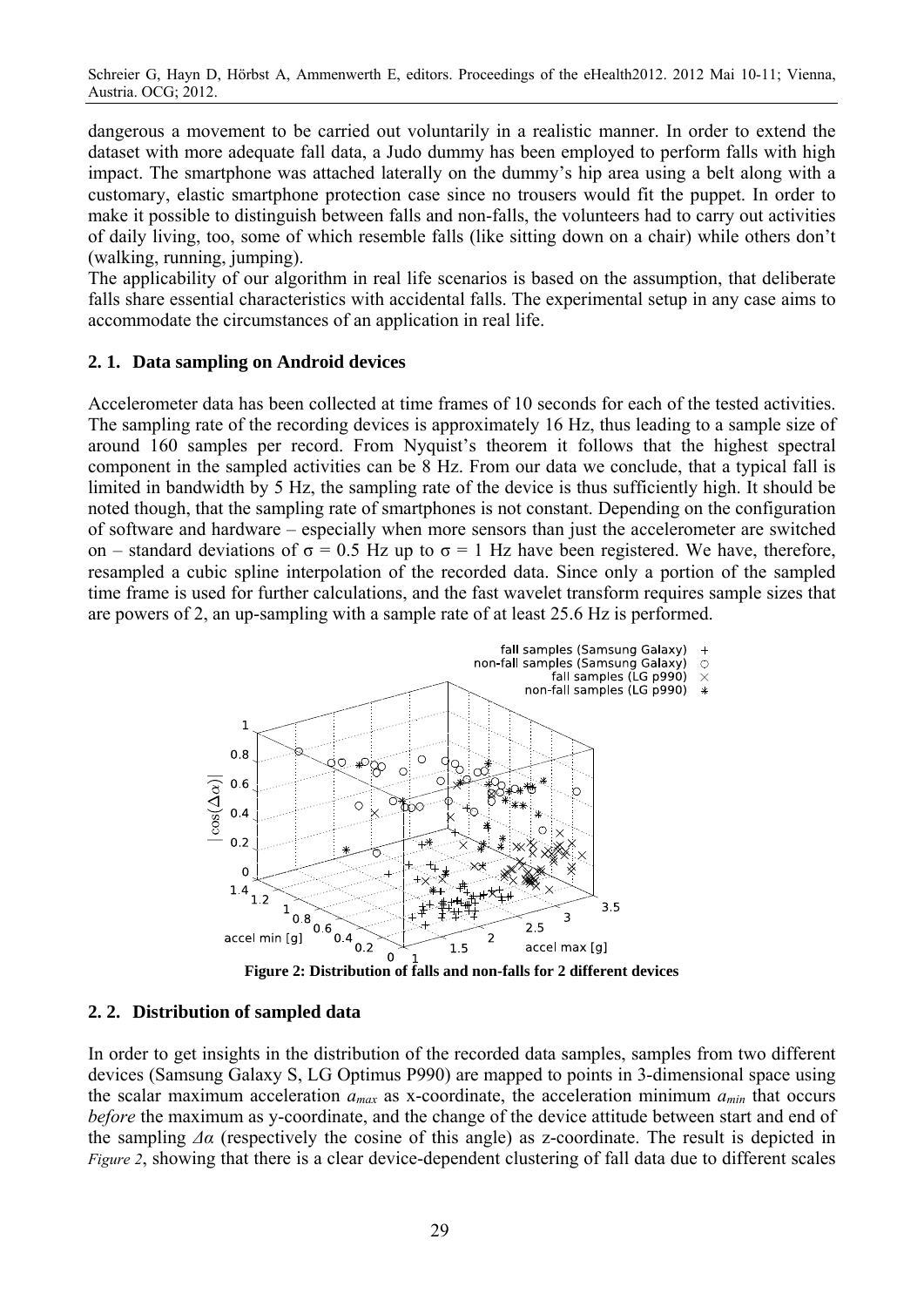of different accelerometers. Furthermore it can be assumed that the attitude change *Δα* in the zdirection would already present a strong measure for distinguishing falls from non-falls.

### **3. Description of the algorithm and comparison of performance**

According to the threshold-based algorithm, fall samples are required to lie in the *lower-right front* octant of the shown cube. The exact placement of the octant depends on the chosen thresholds, of course. We have established the following *optimal* values by optimizing the accuracy of classification for a set of fall and non-fall data:

 $a_{min} \le 7.5$  m/s<sup>2</sup> during the free-fall phase

 $\overline{a}$ 

- $\bullet$  *a<sub>max</sub>*  $\geq$  17.5 m/s<sup>2</sup> at impact on floor
- $\Delta a \ge 65^\circ$  orientation before and after the fall

According to these parameters, the elements of the datasets depicted in Figure have been classified: on the LG device, 50 out of 54 falls and 17 out of 24 non-falls have been correctly identified, which amounts to an accuracy of 85.9%. On the Samsung smartphone, which in general reports slightly lower accelerations than the LG phone, the accuracy is 83.7%: all of the 32 non-falls, but only 40 out of 54 fall samples were correctly classified with this choice of thresholds.

Other authors report to have successfully applied pattern recognition in fall detection [6]. In our studies, we have been especially attracted to the theory of support vector machines for this twoclass classification problem. The SVM implementation adopted is *SVMlight* [3]. In order to be able to use this code, an appropriate input for *SVMlight* has to be created first.

Our approach to fall detection is based on the assumption that all falls share a common pattern that can be extracted using the selected pattern recognition technique. In our case the main challenge is thus to derive a scaling-independent, real-valued series from the series of 3-dimensional acceleration vector and feed it into *SVMlight*.

As a first step, the data samples are aligned according to their respective maximum (or the local minimum that precedes it; in case of a fall it is this minimum that marks the instant in time at which the body actually hits the ground and is thus more significant). These turning points serve as a gauge in order to make data samples comparable. The samples are shifted so that the minimum occurs at time  $t = 1s$  after the first data point in order not to discard too much of the information that precedes the fall. The length of the time frame is chosen to be 6 seconds, i.e. only 6 of 10 seconds of sampling time are effectively used.

As pointed out earlier, the acceleration values from different devices can/should not be used directly. Our idea is to completely disregard the magnitude of the acting forces, but to only look at the direction at which these forces act. From the series of 3-dimensional acceleration vectors  $(a_i)_{i=1,\dots,n}$  we construct a real-valued series  $(Aa_i)_{i=1,\dots,n}$ ,  $Aa_i \in [-1, 1]$  by simply calculating the cosine of the angle enclosed by a gauge vector<sup>1</sup>) with the acceleration vector relative to the device's reference frame by simply calculating a scalar product:

$$
\varDelta a_i := (a_i / |a_i|) \quad (a_0 / |a_0|) \tag{1}
$$

<sup>&</sup>lt;sup>1</sup> The first data sample  $a_0$ , corresponding to earth's gravity, is the canonical choice for the gauge vector.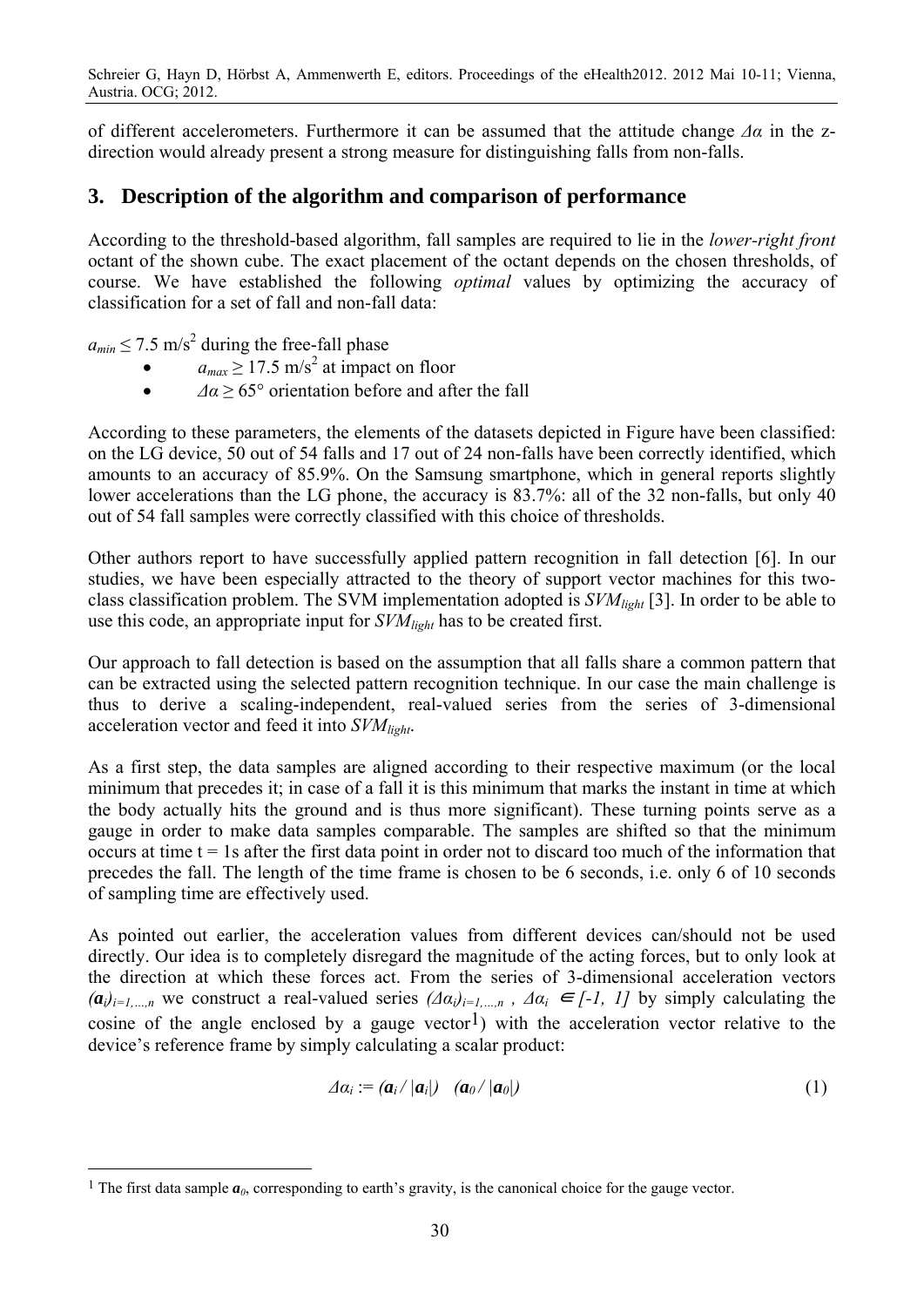A prototypic sequence for a fall sample is shown at the right diagram of Figure. The series obtained this way is decomposed into its wavelet components. This step corresponds to the transformation of a time series to a vector representation of the data, suitable as input to *SVMlight*. It has turned out that the choice of the wavelet basis has an influence on the final results, so obviously some wavelet types are better suited for the fall detection problem than others. A conclusion about which is the optimal wavelet basis cannot be given in this work, though. Additionally, there is some kind of noise elimination by simply setting *small* wavelet coefficients 0.

We have used the data of LG Optimus P990 for training and of Samsung Galaxy for testing. The test returns the following results (the classification result on the training set is also stated here for the sake of completeness):

- Accuracy on LG Optimus P990 data: 89.74% (53 of 54 falls and 17 of 24 non-falls classified correctly)
- Accuracy on Samsung Galaxy S data: 91.86% (49 of 54 falls and 30 of 32 non-falls classified correctly)

Our procedure outperforms the threshold based algorithm by more than 8% with respect to the overall accuracy and misses only 5 out of 54 falls on the Samsung Galaxy test set.

# **4. Conclusion**

Using a threshold based algorithm for fall detection relies on the assumption that accelerometers are exact measuring instruments, which is not the case for accelerometers in smartphones. Considering only the direction of the constraining forces instead reveals a device independent measure surprisingly well-suited as input for a universal fall detection algorithm. Yet it is hard to decide which features in this function are characteristic for a fall and distinguish it from a non-fall. From what we have seen looking at the wavelet spectrum we are led to believe that the dither in the signal when the rather elastic human body comes to rest after hitting the floor contains especially significant information.

At time of writing we had not optimized our algorithm. The results obtained are those using "default" settings for the mathematical tools applied. Even better results can be expected with the following optimizations:

- placement and fixation of the device on the human body
- selection of the optimal wavelet family
- kernel and kernel parameter selection of the SVM

With respect to directional information, further investigations into this subject will take gyroscope data into account. The hope is that the device attitude during a fall is even as characteristic as the force direction, yet providing higher quality data as accelerometers do.

## **5. Acknowledgment**

The results presented here are part of the research project SafeMotion. SafeMotion is funded within the Austrian research program benefit, which gets funds from the Austrian Federal Ministry for Transport, Innovation and Technology. Partner in this cooperative project are ilogs mobile software, Hilfswerk Salzburg and Gesundheitsnetzwerk.at.